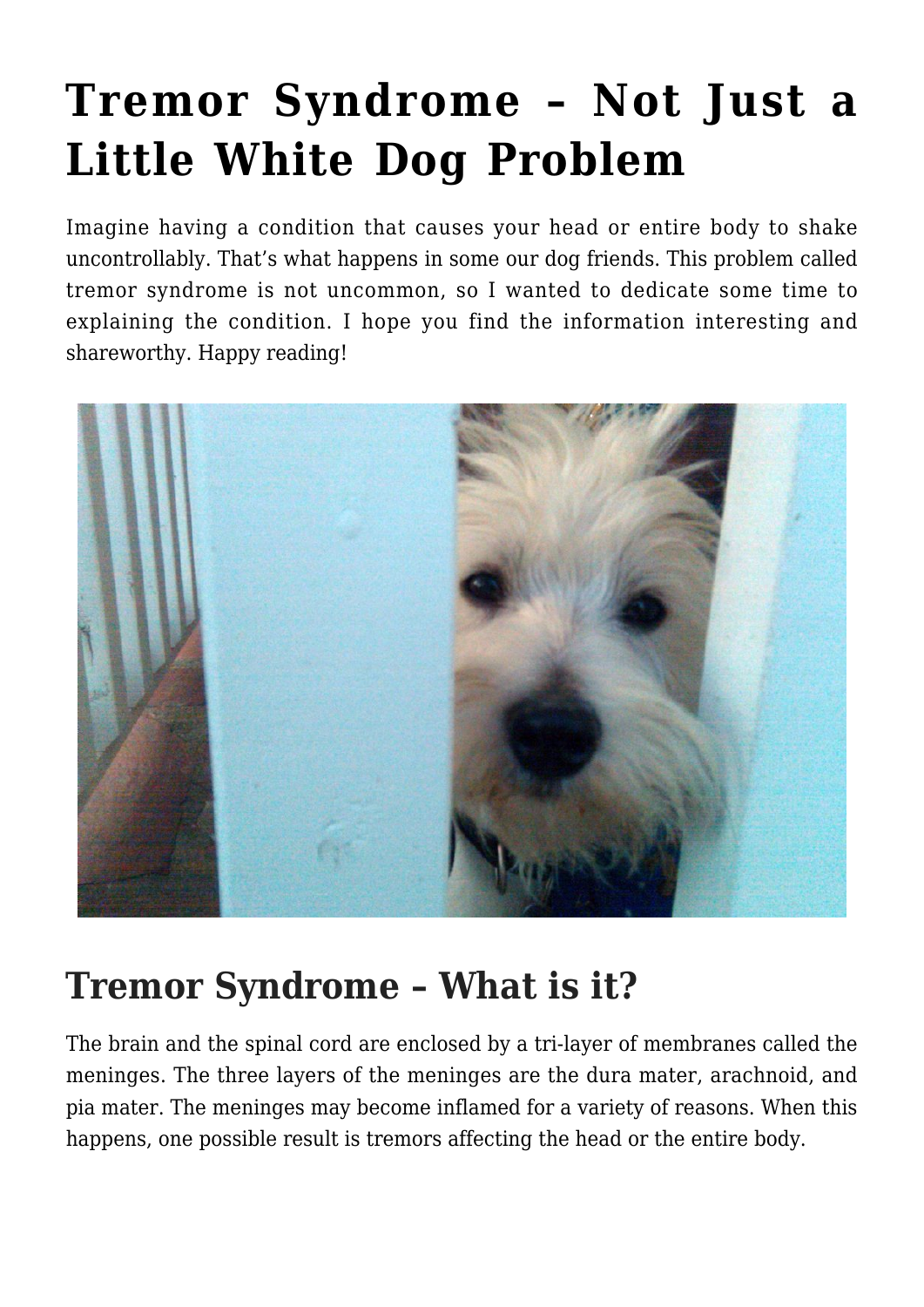

Illustration showing the three (3) layers of the meninges. Image courtesy of Daily Dog Discoveries.

Tremor syndrome may affect any breed of dog. Most commonly, however, tremor syndrome affects small breed dogs with white coats, including Malteses, West Highland white terriers, and poodles. For this reason, tremor syndrome is often called "little white shaker syndrome." To date, veterinarians do not fully understand what triggers inflammation of the meninges (called meningitis), but an immune-mediated etiology is strongly suspected.

#### **Tremor Syndrome – What does it look like?**

Dogs living with tremor syndrome often look like they're shivering. The tremors are often described as fine shaking movements of the head or entire body. While absent when a dog is sleeping, tremors are often exacerbated with excitation. Other neurologic signs, including abnormal eye movements and [seizures,](https://criticalcaredvm.com/seizures-dogs-cats/) may be seen but are considered rare.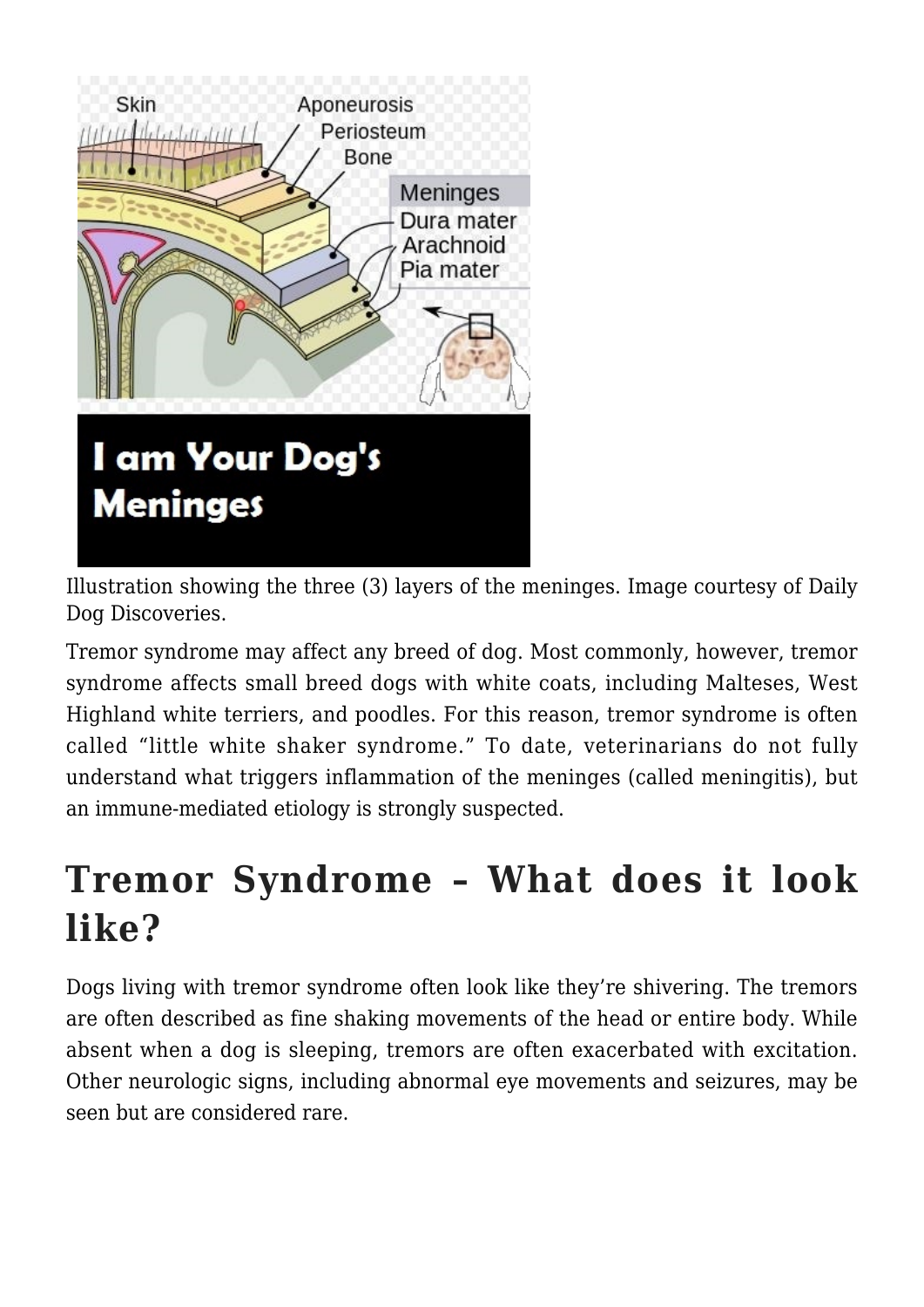## **Tremor Syndrome – How is it diagnosed?**

A veterinarian will obtain a complete patient history and

perform a thorough physical examination. There are a variety of conditions that may cause tremors. Indeed, tremor syndrome is a diagnosis of exclusion. Thus, an appropriate diagnostic investigation is warranted. Recommended testing may include:

- Complete blood count to evaluate red blood cells, white blood cells, and platelets
- Biochemical profile to evaluate the function of the kidneys and liver, as well to measure electrolytes
- Urinalysis to evaluate kidney function and screen for inflammation/infection in the urinary tract
- Infectious disease screening to look for infectious organisms that may be affecting the central nervous system
- Magnetic resonance imaging (MRI) to look for structural changes in the brain that can produce similar clinical signs
- Cerebrospinal fluid (CSF) analysis to look for inflammation and infection in the central nervous system

Pet parents will likely find it helpful to partner with a

board-certified veterinary neurologist to develop a logical and cost-effective diagnostic plan.

## **Tremor Syndrome – How is it treated?**

The mainstay intervention for tremor syndrome is administration of a corticosteroid. This class of medication provides anti-inflammatory and immune system modulatory benefits. Most patients positively respond to therapy within a few days to a few weeks. Once clinical signs have been absent for at least one month, a veterinarian will recommend a regime for slowly weaning the corticosteroid. Thankfully, the prognosis is generally good. However, clinical signs can return with weaning and discontinuation of corticosteroids in some dogs. Thus, some patients need lifelong therapy.